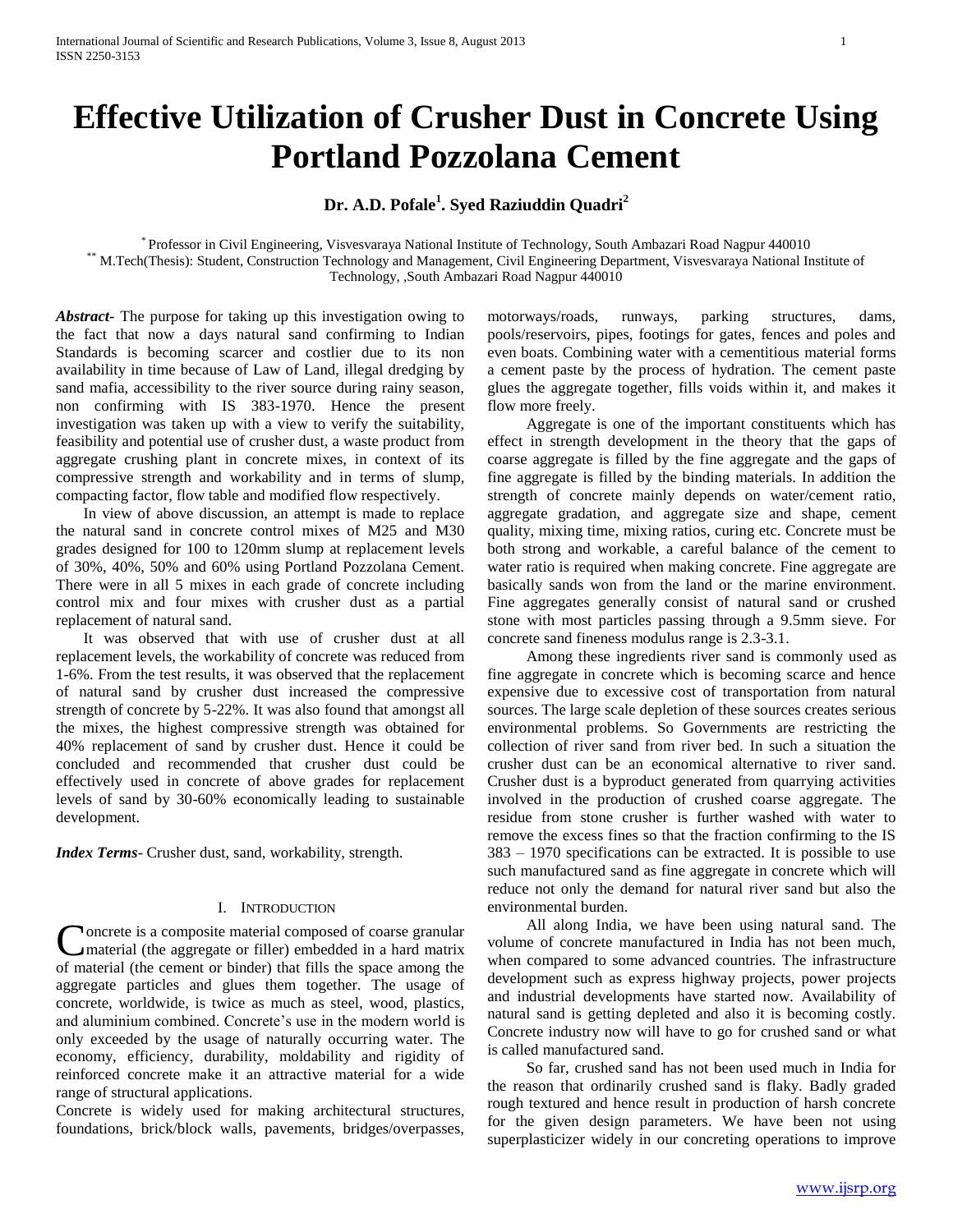the workability of harsh mix. For the last about 4 to 5 years the old methods of manufacturing ordinary crushed sand have been replaced by modern crushers specially designed for producing, cubical, comparatively smooth textured, well graded sand, good enough to replace natural sand.

#### II. MATERIALS USED

 PPC confirming to IS 1489-1991 part 1 was used in the experiment. Coarse aggregates of 10 mm and 20 mm size and natural sand confirming to zone III was used. Crusher dust confirming to zone I was also used as a partial replacement of natural sand at the replacement levels of 30%, 40%, 50% and 60%. The physical and chemical properties of all these materials were tested as per IS 383-1970.

Identify the constructs of a Journal – Essenti

## **Table 1. Test Results on Cement**

|    | <b>Particulars</b>                      | <b>Test Results</b> | Requirements of IS:1489-1991 (Part 1) |
|----|-----------------------------------------|---------------------|---------------------------------------|
|    |                                         |                     |                                       |
| 1. | Standard Consistency (%)                | 32                  |                                       |
| 2. | Setting Time (minutes)                  |                     |                                       |
|    | Initial<br>a.                           | 240                 | $30$ Min                              |
|    | Final<br>$\mathbf{b}$ .                 | 335                 | $600$ Max                             |
| 3. | Soundness                               |                     |                                       |
|    | a. Le-Chat Expansion (mm)               | 1.0                 | $10.0$ Max                            |
| 4. | Compressive Strength (MPa)              |                     |                                       |
|    | a. $72 + (-1)$ hr. (3 days)             | 30.5                | $16$ Min                              |
|    | $168 +/- 2hr. (7 days)$<br>$b_{1}$      | 40.3                | $22$ Min                              |
|    | $672 +/- 4hr. (28 days)$<br>$c_{\cdot}$ | 55.2                | 33 Min                                |
| 5. | Drying Shrinkage (%)                    | UT                  | $0.15$ Max                            |
| 6. | % of Fly Ash addition                   | 20.00               | 15.0 Min                              |
|    |                                         |                     | 35.0 Max                              |

#### **Table 2. Physical Properties of Aggregates**

| <b>Particulars</b>       | <b>Specific Gravity</b> | <b>Water Absorption</b> |
|--------------------------|-------------------------|-------------------------|
| Coarse Aggregate (10 mm) | 2.89                    | 0.66%                   |
| Coarse Aggregate (20 mm) | 2.93                    | 0.90%                   |
| Sand                     | 2.58                    | 1.20%                   |
| <b>Crusher Dust</b>      | 2.65                    | 0.84%                   |

### **Graph 1. Grading Curve of Natural Sand.**

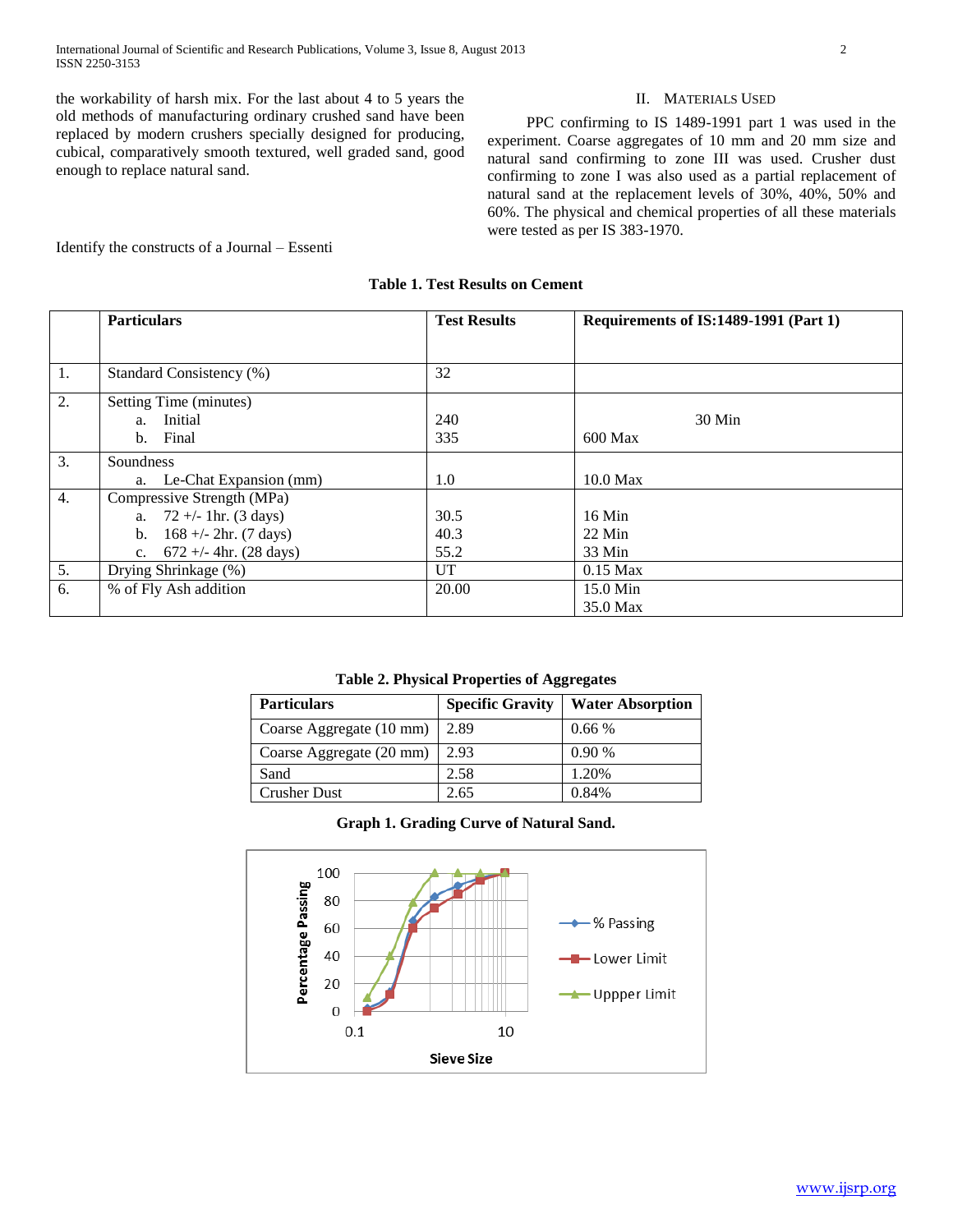

**Graph 2. Grading Curve for Crusher Dust.**

**Graph 3. Combined Grading Curve**



#### **Experimental Methodology:**

Prior to starting the experimentation, mix design of M25 and M30 were carried out as per IS 10262-2009. The engineering properties of concrete mixes such as slump, flow table test, compacting factor test, modified flow test were carried out as per IS 1199- 1959 and compressive strength test were carried out as per 516-1959.

A total of 120 specimens were cast and tested after 7 and 28 days of curing. The modified flow test apparatus is a patented apparatus developed by VNIT.

| <b>Mixes</b>                              | <b>Control Mix</b> | 70:30 | 60:40 | 50:50 | 40:60 |
|-------------------------------------------|--------------------|-------|-------|-------|-------|
| w/c ratio                                 | 0.5                | 0.5   | 0.5   | 0.5   | 0.5   |
| Cement $\frac{kg}{m^3}$                   | 440                | 440   | 440   | 440   | 440   |
| Water $(kg/m^3)$                          | 220                | 220   | 220   | 220   | 220   |
| Coarse Agg $\frac{\text{kg}}{\text{m}^3}$ | 1206               | 1206  | 1206  | 1206  | 1206  |
| Sand $(kg/m^3)$                           | 776                | 544   | 486   | 393   | 314   |
| Crusher Dust $(kg/m3)$                    | 00                 | 240   | 340   | 420   | 494   |

## **Table 3. Design Mixes (M25 Grade Concrete)**

## **Table 4. Design Mixes (M30 Grade Concrete)**

| <b>Mixes</b>                                | <b>Control Mix</b> | 70:30 | 60:40 | 50:50 | 40:60 |
|---------------------------------------------|--------------------|-------|-------|-------|-------|
| w/c ratio                                   | 0.45               | 0.45  | 0.45  | 0.45  | 0.45  |
| Cement $\frac{kg}{m^2}$                     | 500                | 500   | 500   | 500   | 500   |
| Water $(kg/m^3)$                            | 225                | 225   | 225   | 225   | 225   |
| Coarse Agg $\frac{\text{kg}}{\text{m}^3}$   | 1156               | 1156  | 1156  | 1156  | 1156  |
| Sand $(kg/m^3)$                             | 731                | 519   | 464   | 336   | 303   |
| Crusher Dust $\frac{\text{kg}}{\text{m}^3}$ | 00                 | 236   | 330   | 416   | 461   |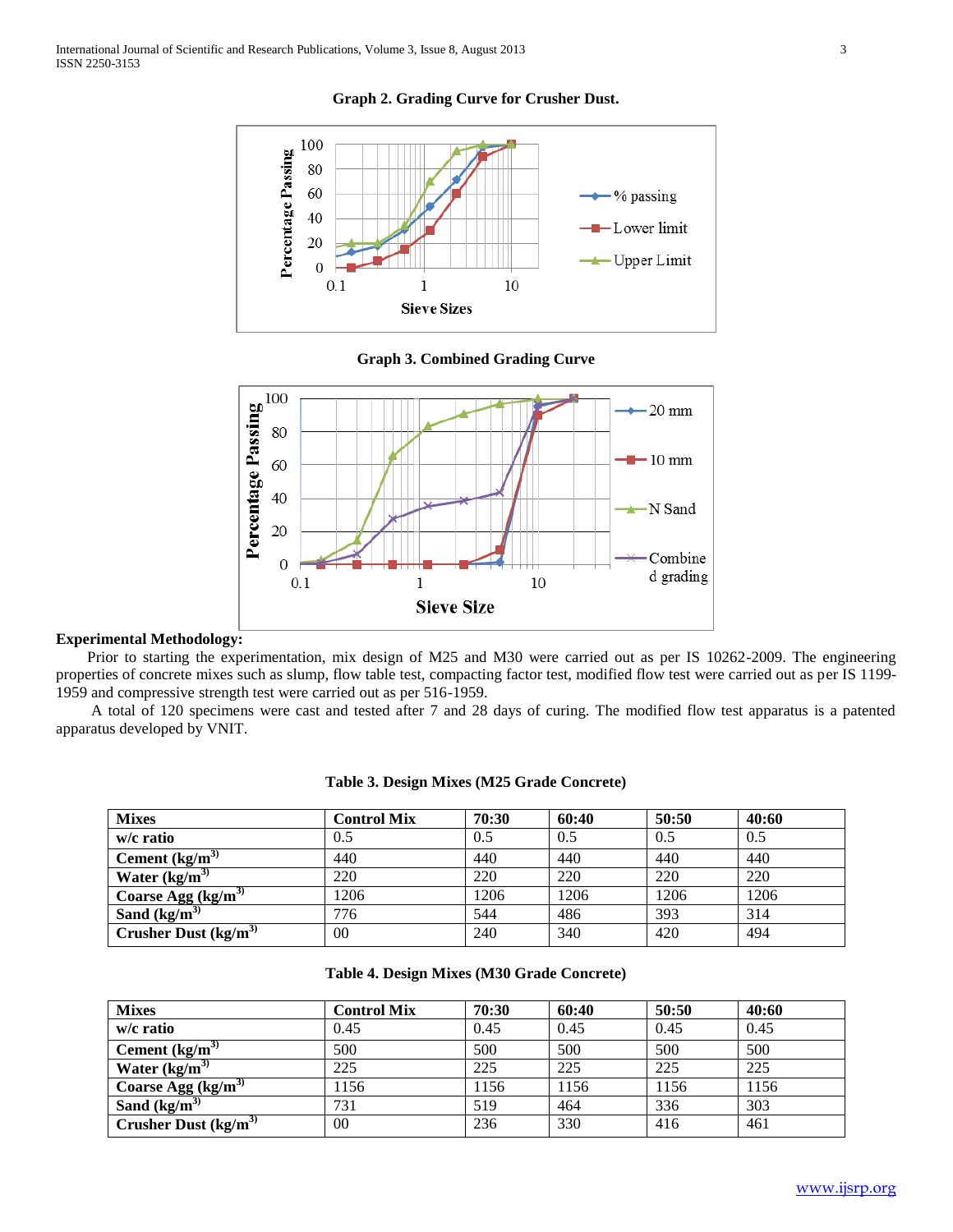## III. RESULTS AND OBSERVATIONS

| SI. NO         | <b>CONCRETE MIX</b>    | <b>COMPRESSIVE</b><br><b>CUBE</b><br><b>STRENGTH</b><br>(150X150X150MM) MPa |                | <b>COMPRESSIVE</b><br><b>CUBE</b><br><b>STRENGTH</b><br>(100X100X100MM) MPa |                |
|----------------|------------------------|-----------------------------------------------------------------------------|----------------|-----------------------------------------------------------------------------|----------------|
|                |                        | 7 DAYS                                                                      | <b>28 DAYS</b> | 7 DAYS                                                                      | <b>28 DAYS</b> |
| $\overline{1}$ | <b>M25 CONTROL MIX</b> | 21.13                                                                       | 31.84          | 25.5                                                                        | 35.2           |
| 2              | M2570:30(C1)           | 21.65                                                                       | 34.47          | 25.7                                                                        | 41.2           |
| 3              | M2560:40(C2)           | 22.47                                                                       | 38.96          | 28.3                                                                        | 43.7           |
| $\overline{4}$ | M25 50:50 (C3)         | 21.32                                                                       | 37.74          | 28.1                                                                        | 42.9           |
| 5              | M2540:60(C4)           | 21.64                                                                       | 33.4           | 26.3                                                                        | 41.4           |
| 6              | <b>M30 CONTROL MIX</b> | 27.86                                                                       | 39.84          | 29.8                                                                        | 41.5           |
| $\tau$         | M3070:30(C5)           | 27.92                                                                       | 41.93          | 29.1                                                                        | 45.1           |
| 8              | M3060:40(C6)           | 28.19                                                                       | 46.19          | 30.4                                                                        | 48.7           |
| 9              | M3050:50(C7)           | 27.6                                                                        | 44.81          | 29.8                                                                        | 46.2           |
| 10             | M3040:60(C8)           | 27.89                                                                       | 43.26          | 29.5                                                                        | 43.3           |

## **Table 5. Compressive strength test results**

**Graph 4. Comparison of compressive strength of concrete**

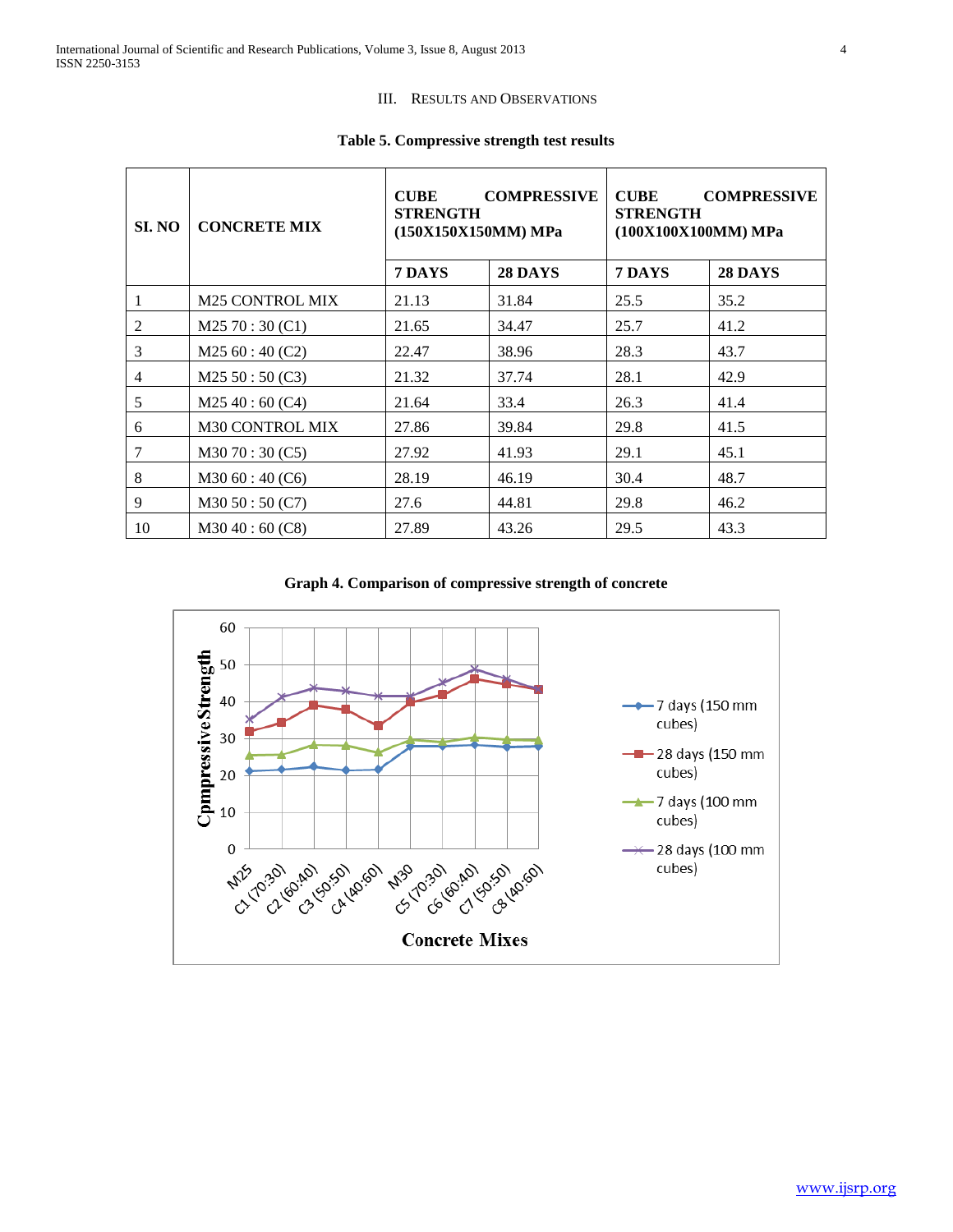| SI. NO         | <b>CONCRETE MIX</b>    | <b>SLUMP FLOW</b><br>(MM) | <b>COMPACTING</b><br><b>FACTOR TEST</b> | <b>FLOW</b><br><b>TABLE</b><br>TEST (%AGE) |
|----------------|------------------------|---------------------------|-----------------------------------------|--------------------------------------------|
|                | <b>M25 CONTROL MIX</b> | 100                       | 0.98                                    | 18                                         |
| 2              | M2570:30(C1)           | 100                       | 0.97                                    | 16                                         |
| 3              | M2560:40(C2)           | 100                       | 0.96                                    | 20                                         |
| $\overline{4}$ | M25 50:50 (C3)         | 110                       | 0.95                                    | 18                                         |
| 5              | M2540:60(C4)           | 110                       | 0.93                                    | 18                                         |
| 6              | <b>M30 CONTROL MIX</b> | 100                       | 0.98                                    | 18                                         |
| 7              | M30 70:30 (C5)         | 100                       | 0.96                                    | 18                                         |
| 8              | M3060:40(C6)           | 100                       | 0.95                                    | 20                                         |
| 9              | M3050:50(C7)           | 100                       | 0.94                                    | 18                                         |
| 10             | M3040:60(C8)           | 110                       | 0.92                                    | 18                                         |

**Table 6. Test results on the properties of fresh concrete**



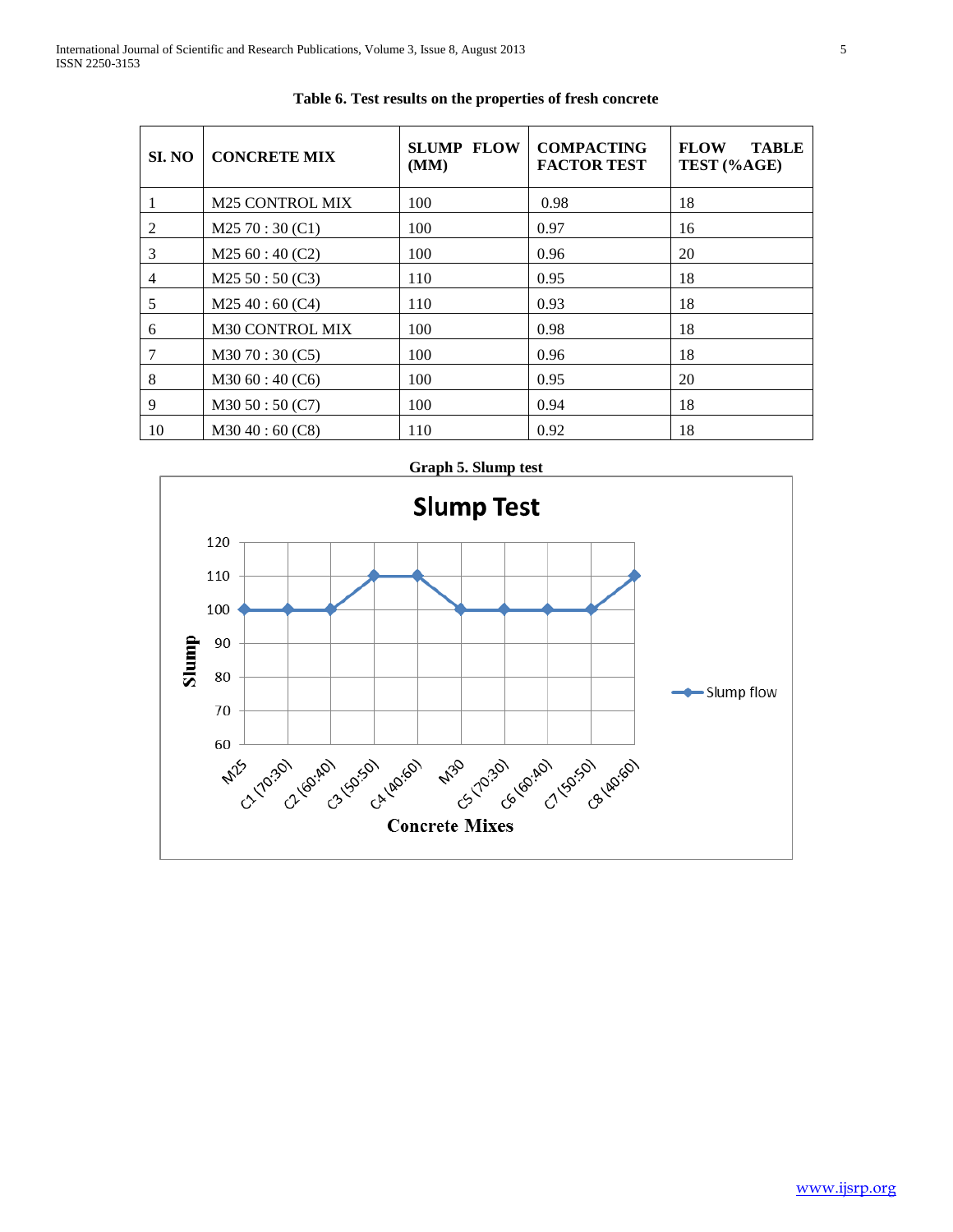

**Graph 6 Comparison of compacting factor test on M25 grade concrete mixes**

**Graph 7 Comparison of compacting factor test on M30 grade concrete mixes**



**Graph 8 Comparison of flow table test on M25 grade concrete mixes**

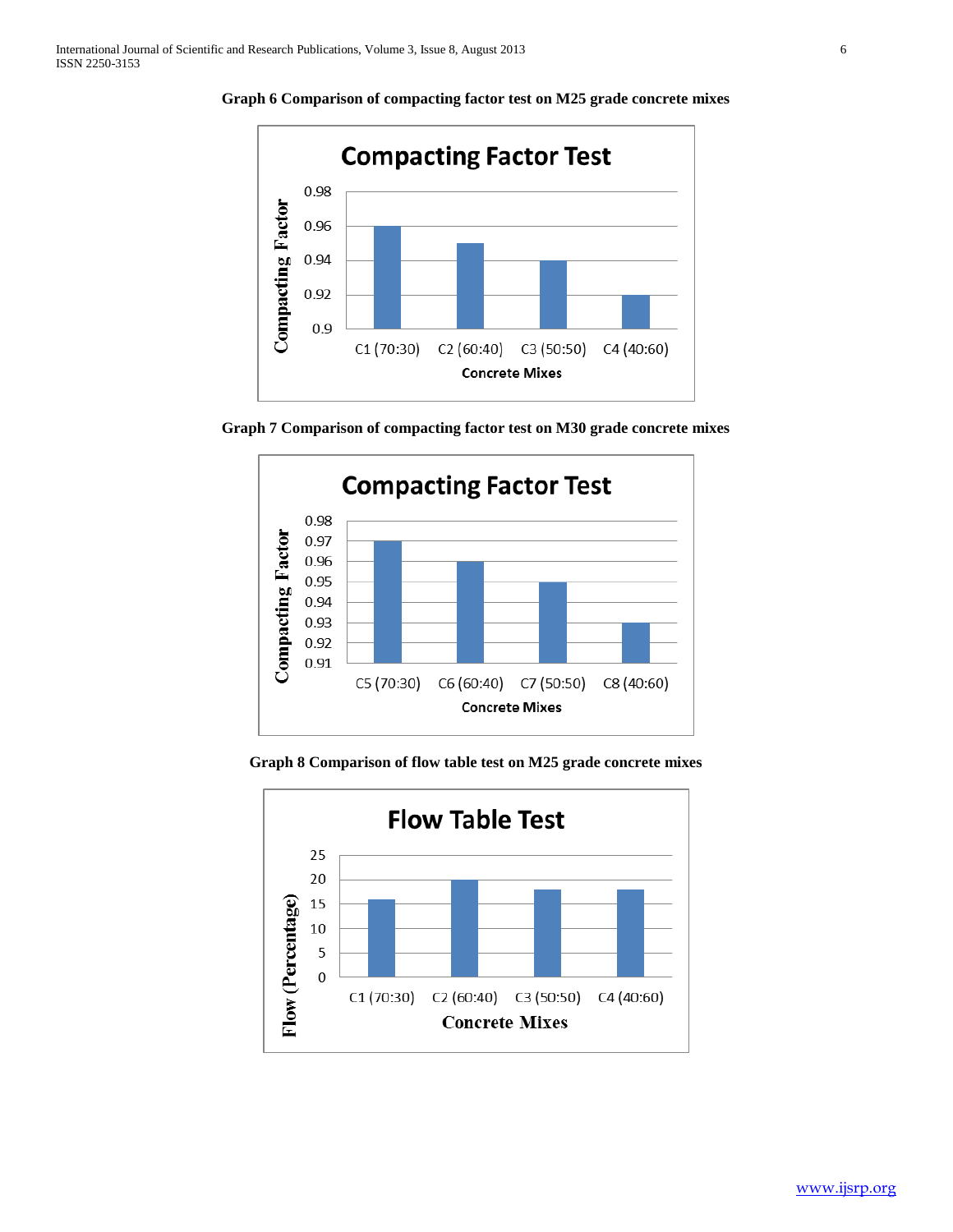

**Graph 9. Comparison of flow table test on M30 grade concrete mixes**

**Table 7. Flow properties of concrete at different chute inclinations**

|        | <b>CONCRETE MIX</b> | <b>FLOW AT DIFFERENT ANGLES (m/s)</b> |              |              |  |  |
|--------|---------------------|---------------------------------------|--------------|--------------|--|--|
| SI. NO |                     | $15^0$ Angle                          | $30^0$ Angle | $45^0$ Angle |  |  |
|        | M25                 |                                       |              |              |  |  |
| 2      | M2570:30(C1)        | 0.035                                 | 0.074        | 0.122        |  |  |
| 3      | M2560:40(C2)        | 0.033                                 | 0.071        | 0.121        |  |  |
| 4      | M25 50:50 (C3)      | 0.033                                 | 0.069        | 0.117        |  |  |
| 5      | M2540:60(C4)        | 0.032                                 | 0.064        | 0.113        |  |  |
| 6      | M30                 |                                       |              |              |  |  |
| 7      | M3070:30(C5)        | 0.034                                 | 0.072        | 0.121        |  |  |
| 8      | M3060:40(C6)        | 0.032                                 | 0.069        | 0.118        |  |  |
| 9      | M3050:50(C7)        | 0.031                                 | 0.066        | 0.115        |  |  |
| 10     | M3040:60(C8)        | 0.029                                 | 0.063        | 0.11         |  |  |

**Graph 10. Comparison of flow properties of M25 grade concrete mixes**

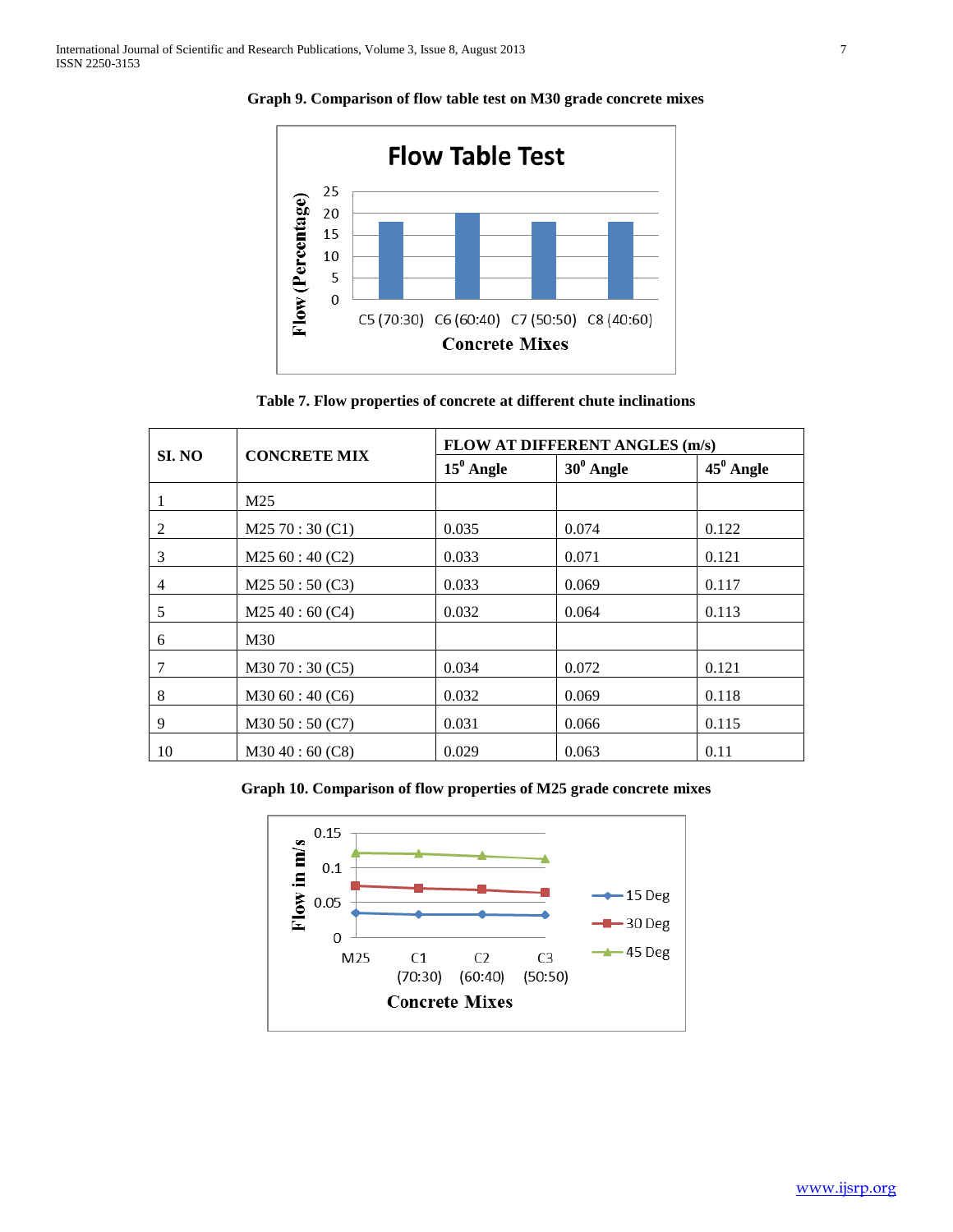

**Graph 11. Comparison of flow properties of M30 grade concrete mixes**

**Table 8. Density of fresh and hardened concrete**

| SI. NO | <b>CONCRETE MIX</b>    | <b>PLASTIC</b><br><b>DENSITY</b> | <b>DEMOULDED</b><br><b>DENSITY</b> | 7<br><b>DAY</b><br><b>DENSITY</b> | 28<br><b>DAY</b><br><b>DENSITY</b> |
|--------|------------------------|----------------------------------|------------------------------------|-----------------------------------|------------------------------------|
|        | <b>M25 CONTROL MIX</b> | 2585                             | 2492                               | 2549                              | 2552                               |
| 2      | M2570:30(C1)           | 2638.5                           | 2567.4                             | 2593.9                            | 2598.2                             |
| 3      | M2560:40(C2)           | 2656.8                           | 2589.9                             | 2613.1                            | 2614.3                             |
| 4      | M25 50:50 (C3)         | 2652.3                           | 2562.8                             | 2591.5                            | 2594.4                             |
| 5      | M2540:60(C4)           | 2632.1                           | 2539.3                             | 2582.1                            | 2588.3                             |
| 6      | <b>M30 CONTROL MIX</b> | 2616.3                           | 2543.3                             | 2568.2                            | 2575.8                             |
| 7      | M3070:30(C5)           | 2651.4                           | 2583.5                             | 2623.2                            | 2629.5                             |
| 8      | M3060:40(C6)           | 2678.6                           | 2596.4                             | 2637.2                            | 2641.3                             |
| 9      | M3050:50(C7)           | 2663.1                           | 2571.4                             | 2622.4                            | 2629.4                             |
| 10     | M3040:60(C8)           | 2645.2                           | 2568.3                             | 2615.8                            | 2620.2                             |



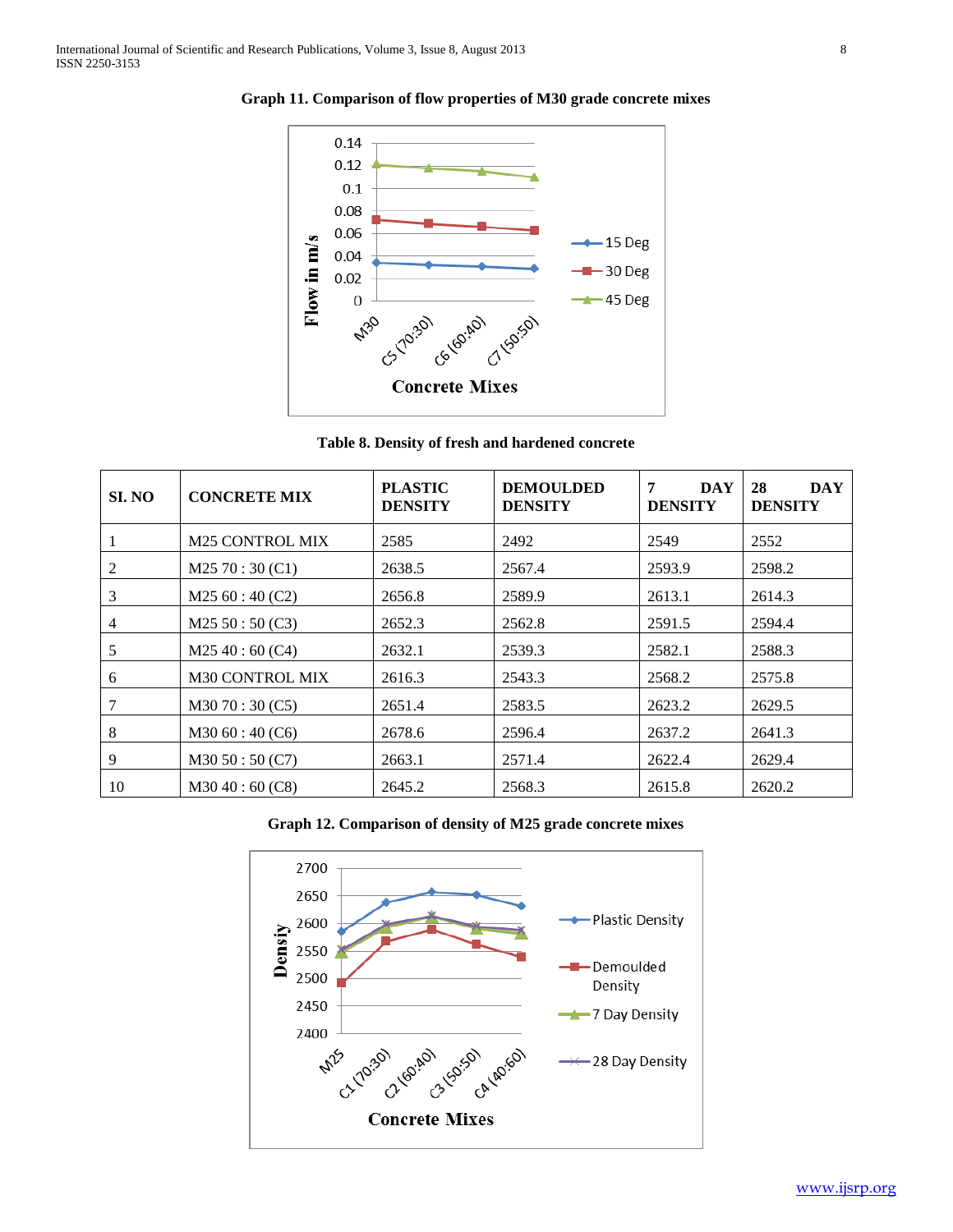

#### **Graph 13. Comparison of density of M30 grade concrete mixes**

#### IV. CONCLUSION

 Based on the results of the experimental investigation, following conclusions could be drawn as follows

 The compressive strength of M25 concrete mix had increased by 22% with the use of crusher dust at 40% replacement of natural sand. The compressive strength of all mixes i.e., a partial replacement of natural sand with crusher dust at the levels of 30%, 40%, 50% and 60% showed an increase in compressive strength by 8.26%, 22.34%, 18.53% and 4.9% respectively.

 The compressive strength of M30 concrete mix had increased by 16% with the use of 40% replacement of natural sand by crusher dust. The compressive strength of all mixes i.e., a partial replacement of natural sand with crusher dust at the levels of 30%, 40%, 50% and 60% showed an increase in compressive strength by 5.25%, 16%, 12.5% and 8.9% respectively.

 Compacting factor test results show that there is a decrease in workability with the increase in quantity of crusher dust as a partial replacement of natural sand. The compacting factor test results for a partial replacement of natural sand by crusher dust at the levels of 30%, 40%, 50% and 60% was 0.97, 0.96, 0.95 and 0.93 respectively for M25 grade concrete mixes. Similarly, for M30 grade of concrete mixes, the compacting factor test results for a partial replacement of natural sand by crusher dust at the levels of 30%, 40%, 50% and 60% was 0.96, 0.95, 0.94 and 0.92 respectively. The workability can be increased by using plasticizers.

 The round shape and smooth surface texture of natural sand reduces the inter particle friction in the fine aggregate component so that the workability is higher in natural sand. Manufactured sand particles are angular in shape and their rough surface texture improves the internal friction in the mix. Because of that the workability is reduced.

 The maximum fresh and dry densities are maximum for concrete mixes containing 40% crusher dust as partial replacement of natural sand. The increase in density might also be increasing the compressive strength due to better particle packing.

 The amount of fine particle present ensures effective packing and large dispersion of cement particles thus fomenting better hydration conditions moreover the dust particles completed the matrix interstices and reduce space for free water the combination of among the concrete components. This may achieved by adding plasticizers for workability by reducing the water cement ratio. With this we can achieve more workability, compaction and more strength. We can produce high performance concrete.

 The modified flow test results indicate that as the crusher dust quantity increases, the velocity of the flow is also increased.

#### **REFERENCES**

- [1] Raman, Md. Safiuddin and Zain "Non destructive evaluation of flowing concretes incorporating quarry waste". Asian Journal of Civil Engineering (Building and Housing). Vol 8 No 6 2007. Pg no 597-614.
- [2] Masrur Ahmed, Mahzuz and Yusuf "Minimizing the stone dust through a sustainable way". Proc. Of International Conference on Environmental Aspects of Bangladesh. Japan. Sept 2010
- [3] Malathy and Shanmugavadivu "Effect of Fineness Modulus and Specific Gravity of Manufactured Sand as Fine Aggregate in Mix Proportioning of Concrete". International Journal of Earth Sciences and Engineering. Vol 3 No 5 October 2010 pg 744-752. ISSN 0974-5904.
- [4] Gordana Toplicic Curcic, Zoran Grdic, Iva Despotovic and Nenad "Influence of Crushed Stone Aggregate Type on Consistency of Concrete". Facta Universitatis Vol 8 pg no 99-109. Dated May 2010.
- [5] Veera Reddy "Investigations on stone dust and ceramic scrap as aggregate replacement in concrete". International Journal of Civil and Structural Engineering. Vol 1. No 3 2010. ISSN 0976-4399.
- [6] Mahendra R. Chitlange and Prakash S. Pajgade "Strength appraisal of artificial sand as fine aggregate in SFRC". ARPN Journal of Engineering and Applied Sciences. Vol 5 Issue 10 October 2010. ISSN 1819-6608.
- [7] Nagabhushana and Sharada bai "Use of crushed rock powder as replacement of fine aggregate in mortar and concrete". Indian Journal of Science and Technology. Vol 4 No 8 August 2011. ISSN 0974-6846.
- [8] Prof. Wakchaure M. R., Er Shaikh A.P. and Er Gite B.E. "Effect of Fine Aggregate n Mechanical Properties of Cement Concrete". International Journal of Modern Engineering Research. Vol 2. Issue 5 October 2012. Pp 3723-3726. ISSN 2249-6645.